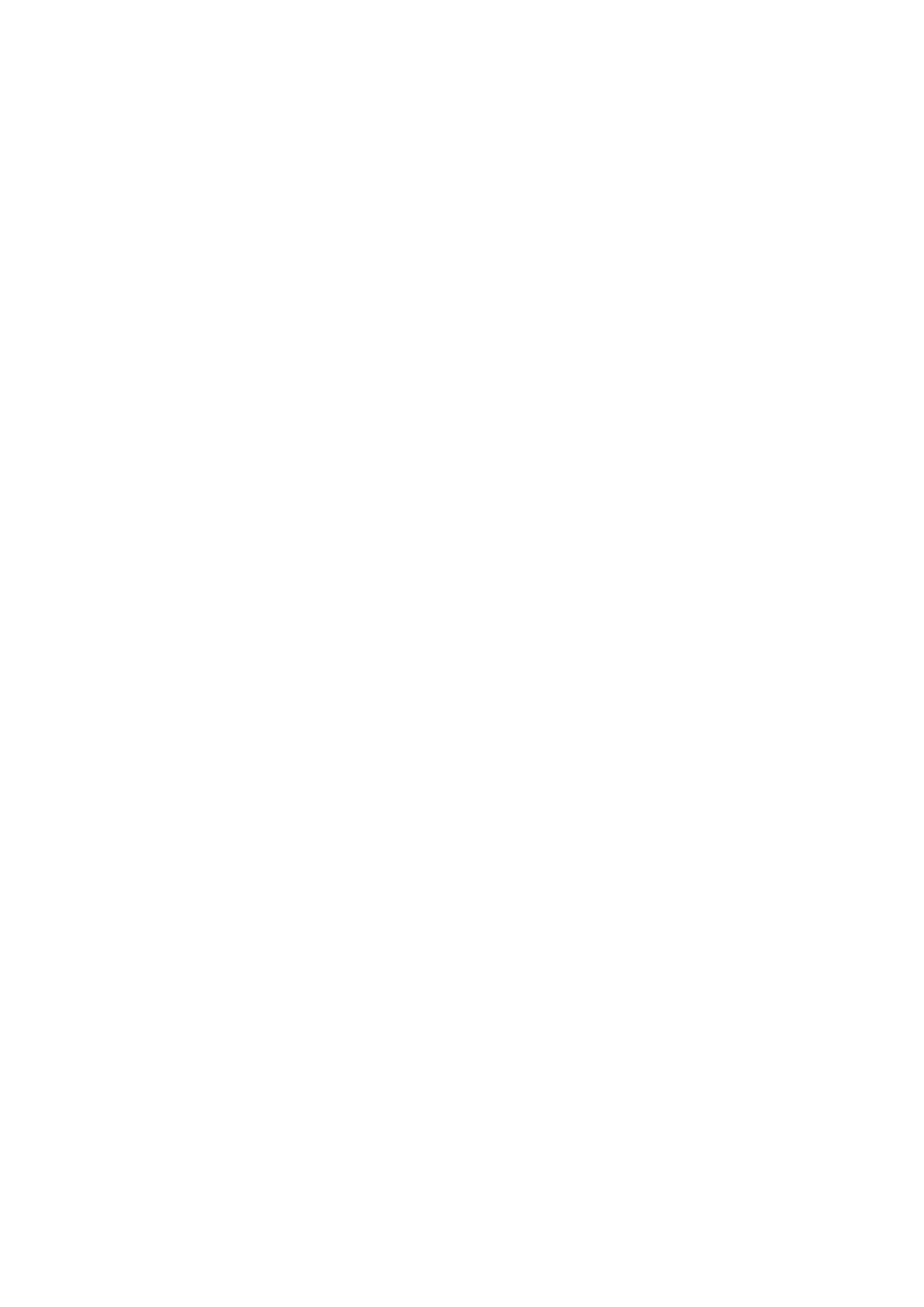

## **2012 Annual Report on the work of Jersey Heritage and the Archivist under the Public Records (Jersey) Law 2002.**

#### **Introduction**

In 2012 Jersey Heritage continued to provide a high quality archive service for the States of Jersey, the people of Jersey and the many individuals across the world who have an interest in the unique culture and history of the Island. The numbers of collections deposited, items catalogued, visitors to the Archive and enquiries answered all increased when compared to 2011.

The Archive's profile was raised through the use of local and social media. A wide range of visitors came to the Archive through the year, from local individuals using the service as a source of evidence of government actions, to visitors from around the world who use the Archive to research their family trees. This shows that the work done at Jersey Archive has both a local and international significance.

Archives play a vital role as impartial guardians of the evidence of actions and decisions of public bodies, communities and individuals. They help us to understand the past and plan for the future, acting as repositories for the individual and collective memory of our community.

The following Universal Declaration on Archives, published by the International Council on Archives was endorsed by UNESCO in October 2012.

**Archives** record decisions, actions and memories. Archives are a **unique** and **irreplaceable** heritage passed from one **generation** to another. Archives are managed to **preserve** their value and meaning. They are **authoritative** sources of information underpinning **accountable** and **transparent** administrative actions. They play an **essential** role in the development of societies by **safeguarding** and **contributing** to individual and community **memory**. Open access to archives enriches our **knowledge** of human society, promotes **democracy**, protects citizen's **rights** and enhances the **quality** of life.

The importance of archives as evidence and their role in supporting accountable and transparent government will be highlighted with the forthcoming implementation of Freedom of Information legislation.

Freedom of Information will have a major impact on the work of Jersey Archive. Increased transfers of material will lead to larger cataloguing backlogs and physical storage issues. Records Management support for Public Bodies will need to be increased. Additional enquiries will need to be answered by archive staff and opening hours should be increased in line with the ethos of public access to information.

Jersey Archive and indeed the entire global archive community, also faces the challenges raised by the preservation of digital records. Archives can now appear as emails, websites, digital files, social media and even text messages. It is vital that we work to preserve these records if we do not wish our legacy to be an information black hole from the start of the 21<sup>st</sup> Century.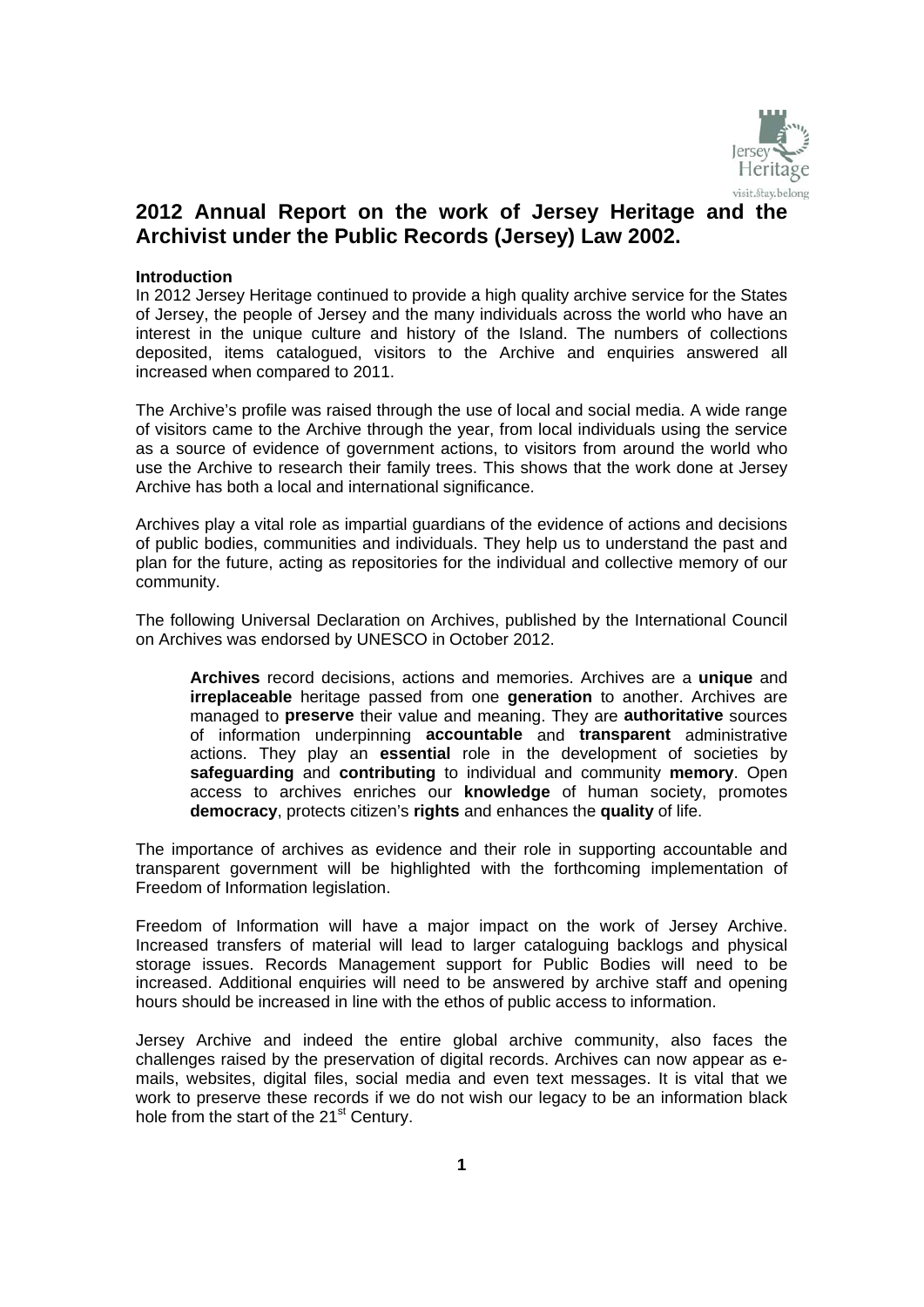

#### **Archival Public Records**

In 2012, 66 new collections from official bodies were transferred to the Jersey Archive under the Law. These collections contained nearly 14,000 individual items - an increase of 180% on the items transferred in 2011.

This significant increase seems to indicate that official bodies are starting to prepare for Freedom of Information implementation by looking through their current and semicurrent material and transferring appropriate records to Jersey Archive.

All new collections have been accessioned, assessed by the Archive Conservator and placed in the strongrooms at the Jersey Archive to await cataloguing.

Collections transferred in 2012 include records from the Jersey Employment Tribunal, additional deposits from the Parishes of Grouville and St Lawrence, records from the States of Jersey Fire and Rescue Service, material from the States Greffe and Chief Minister's Department, school registers, Customs and Immigration case files, Economic Development business plans and reports and material from Social Security.

This significant increase in items transferred has led to 30 cubic meters of records being moved from public bodies to the Jersey Archive in 2012. With implementation of Freedom of Information gathering pace in 2013 and 2014 transfers of more modern material to Jersey Archive will continue and space in the repository will become a significant issue.

If transfers continue at the average rate from the past five years the Jersey Archive repository will be full by the beginning of 2019. An initial capital project bid for a new storage block at Jersey Archive has been submitted to ESC for consideration.

Additional storage space at the Archive could have the added benefit of providing much need storage for semi-current records belonging to public institutions. Semi-current records are those files that do not have long-term archival value but need to be kept by law for a certain period of time. Many public institutions currently either store these files in valuable office space or commercial off-site storage.

Please see appendix A for a full list of public records accessioned in 2012.

#### **Cataloguing and Preservation**

The Jersey Archive currently holds over 310,000 public records, 64% of which are catalogued and accessible for members of the public to research. The remaining 36% are waiting to be catalogued before they can be made available to the public. With current staffing levels this represents 28.3-year cataloguing backlog (excluding digital material) which has increased from 25.9 years at the end of 2011.

In 2012 staff at the archive focused on increasing the number of items catalogued. 9,029 new items were catalogued during the year compared to the 7,473 items catalogued in 2011. This represents an increase of 21% in items catalogued over the course of the year.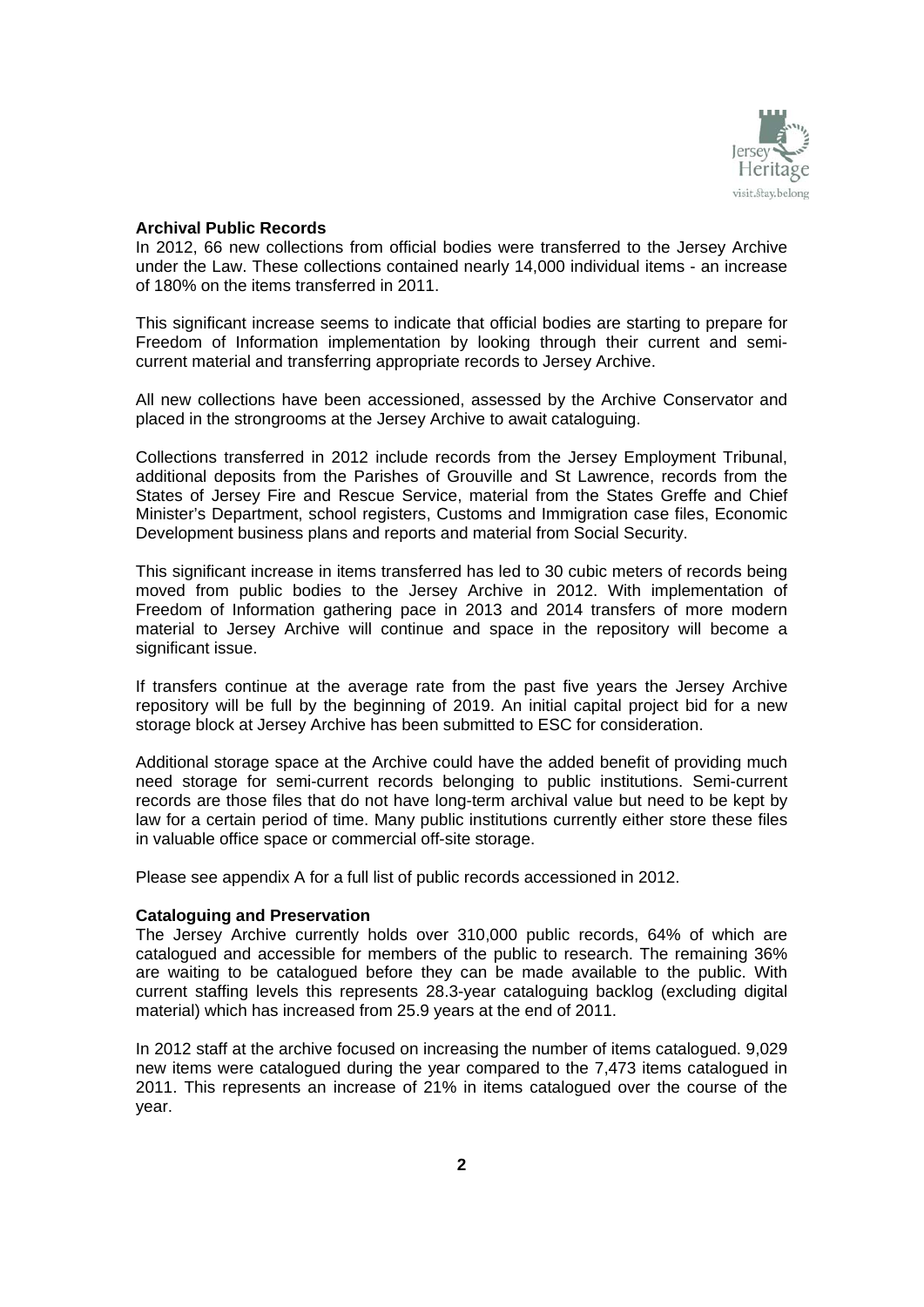

This significant increase can largely be put down to an intern employed by Jersey Heritage in the Summer months of 2012, the assistance of a small number of volunteers with specific skills who have been working at Jersey Archive and individuals working at the Jersey Archive as part of the Social Security Advance to Work scheme.

Public records currently held at the Jersey Archive are kept in an environmentally controlled secure strongroom that is monitored for temperature and humidity by the Conservator on a daily basis. In 2012 the Conservator spent 348 hours ensuring that all public records arriving at the archive were cleaned and repackaged.

The Conservator is also responsible for a programme of conservation of badly damaged items. In 2012 32 items were conserved using in house resources and an external firm.





G*/C/07/F/1 Copies of contracts from the public registry concerning St Clement's Church property and payments of rentes to the parish of St Clement.* 

*Before and after conservation treatment.*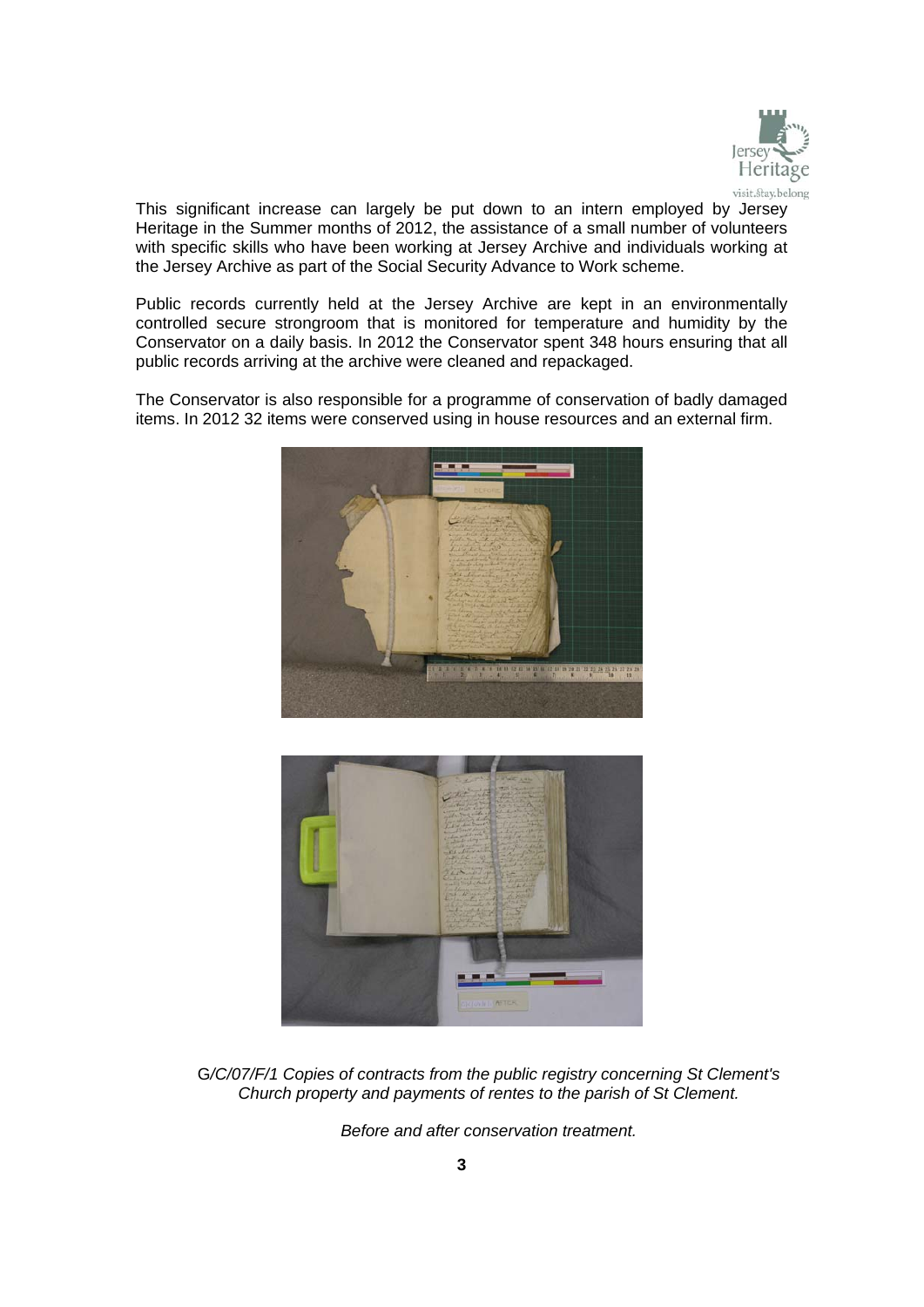

The archive currently holds 586 items in an unusable condition that are in need of active conservation work and are currently unavailable to members of the public.

Each year the Jersey Archive completes a stock take to ensure that public records are located correctly in the strongrooms and that none have been misplaced during the year. In 2012 approximately 50,000 records were checked in stocktaking week and were found to be in their correct locations.

#### **Digital Records**

In 2012 59,770 or 312GBs of digital files were transferred to Jersey Archive. This includes a large digital deposit of 303GB of returns from the 1911 census of the Channel Islands. These files have been accessioned and are awaiting cataloguing.

The current calculation of cataloguing backlog at Jersey Archive is based on a physical measurement of records that are waiting to be catalogued. As the Archive is now receiving an increasing number of digital files it is important to calculate a separate digital cataloguing backlog to give a true picture of the overall backlog at Jersey Archive.

By looking at the folders of digital records that have been transferred to the Archive we have calculated that each folder of records will take 2 hours to fully catalogue. As the Archive currently holds 1,315 folders of digital records our digital backlog equates to 2,630 man-hours – a backlog of 3.6 years with current staff resources.

#### **Records Management**

In 2012 the Archivist has continued to work with States administrations to ensure that retention schedules are put in place and signed off under the Law. The retention schedules list all records produced by a department and give recommendations for retention of records and eventual disposal either by confidential shredding or to the Jersey Archive.

In 2012 the Archivist appraised over 1,000 files and 3 retention schedules were put in place. 33 schedules have now been put in place for public institutions over the past five years. The continuation of this work will be a vital part of the States of Jersey preparation for Freedom of Information Legislation.

#### **Records Advisory Panel**

The Records Advisory Panel met on four occasions in 2012. The Archivist wishes to thank the members of the Records Advisory Panel and the staff at Jersey Heritage for their support throughout the year.

#### **Closed Records**

Under the Public Records Law any information produced by a public body is closed to public access for 30 years unless it has been previously available, e.g. published reports. The Records Advisory Panel, appointed under the Law, has the ability to approve recommendations from the Archivist for longer closure periods on records of a sensitive nature, e.g. Children's Services or Hospital records.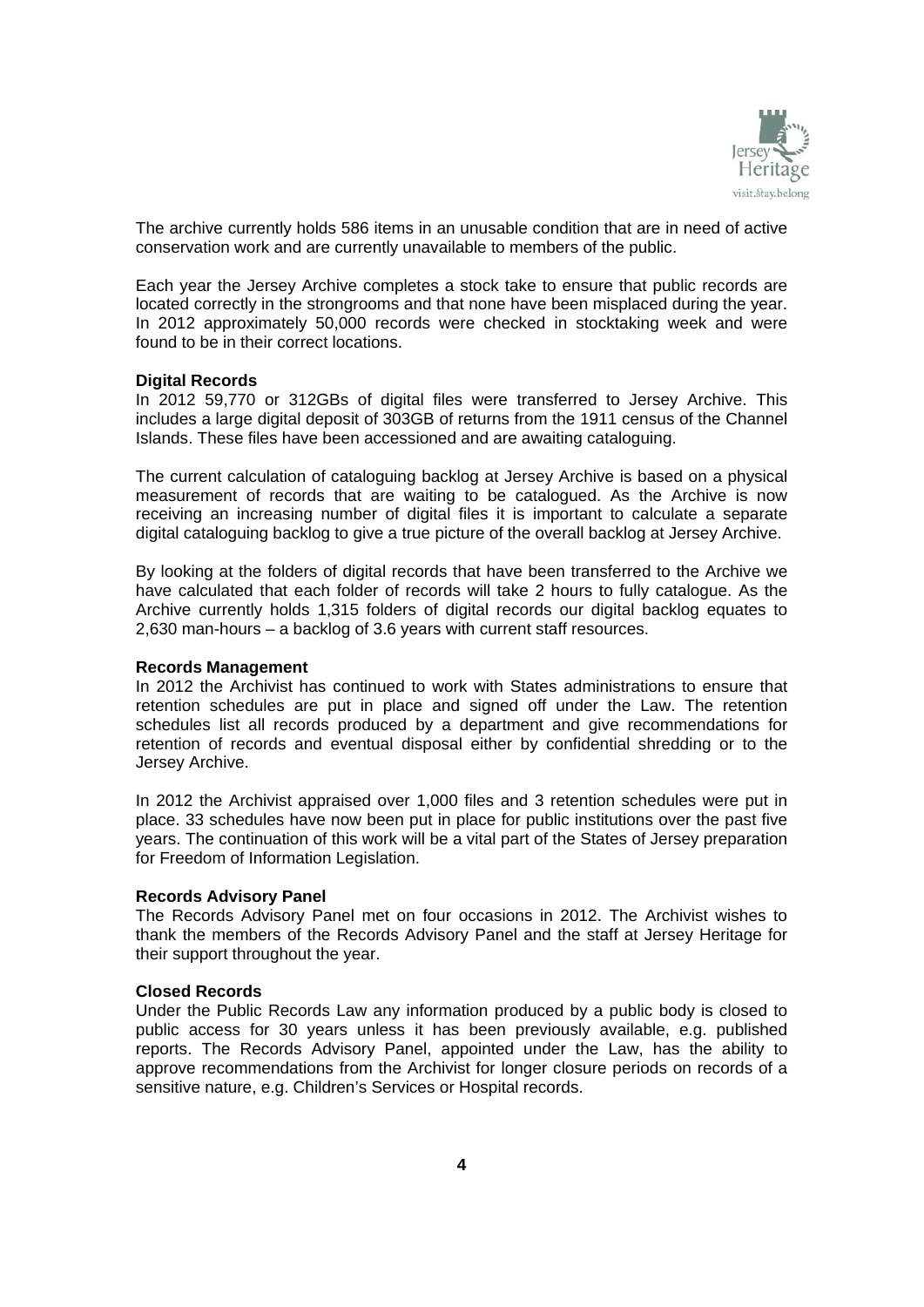

In 2012 the Archivist reviewed 227 files of public records that, after closure periods of 30, 75 and 100 years, were due to be opened to public access. After review and consultation with the public bodies that created the records the Archivist recommended that 210 files be opened to public access and 17 files should be closed for longer periods of time.

The additional closures were made under Part 5, Article (a) of the Public Records Law – Unwarranted invasion of the privacy of an individual. The Records Advisory Panel agreed these recommendations at their meetings in March and December 2012.

Records opened included Repatriation Files from the Office of the Lieutenant Governor concerning repatriations of citizens to the Island. When Islanders travelled abroad and found themselves in financial difficulty they would call upon the local British Consul for assistance. The British Consul would then write to the Lieutenant Governor asking if the local authorities were willing to help.

Islanders left Jersey and needed to apply for repatriation assistance from the Parish for all sorts of reasons. In 1899 Joseph Renault joined up with a circus that was due to travel around France. Unfortunately the circus, run by an Englishman called Randall, did not succeed and Renault was discharged without money or any means to return home.

Similarly the following year William Charles Cummins, went to France with a travelling circus and when leaving was forced to ask for assistance to return to the Island from St Malo. In both cases the parish agreed to pay their fare home.

#### **Public Access to Records**

In 2012 the Jersey Archive was open to the public on 162 days of the year and 3,639 readers made use of the facilities – an increase of 4% on visits in 2011. The Archive also provides access to public records through its online catalogue and enquiries service. In 2012 staff answered 1,951 written enquiries and responded to 1,484 telephone calls.

The Jersey Archive resources are used by States Departments, States Members, law firms, construction professionals and by members of the public worldwide. In 2012 enquiries and research visits to the Archive covered areas such as; house history, family history, the German Occupation, court records, deed polls, traffic, music in Jersey, Acts of the States, shipwrecks, railways, road administration, the land registry, churches and parks and gardens.

The Archive continues to be used by members of the public of all ages from students to those who are retired. In 2012 staff talked to school groups from Victoria College Preparatory School and worked with Les Quennevais Year 8 students to produce the Les Quennevais Family Tree exhibition held at the Archive.

The Archive's Saturday morning programme of talks, sponsored by Appleby, continued in 2012. The What's Your Street's Story project focused on different areas of the community and encouraged members of the public to learn more about their Island. The programme proved to be extremely popular with nearly three times more people visiting the Archive on open Saturdays than on an average weekday.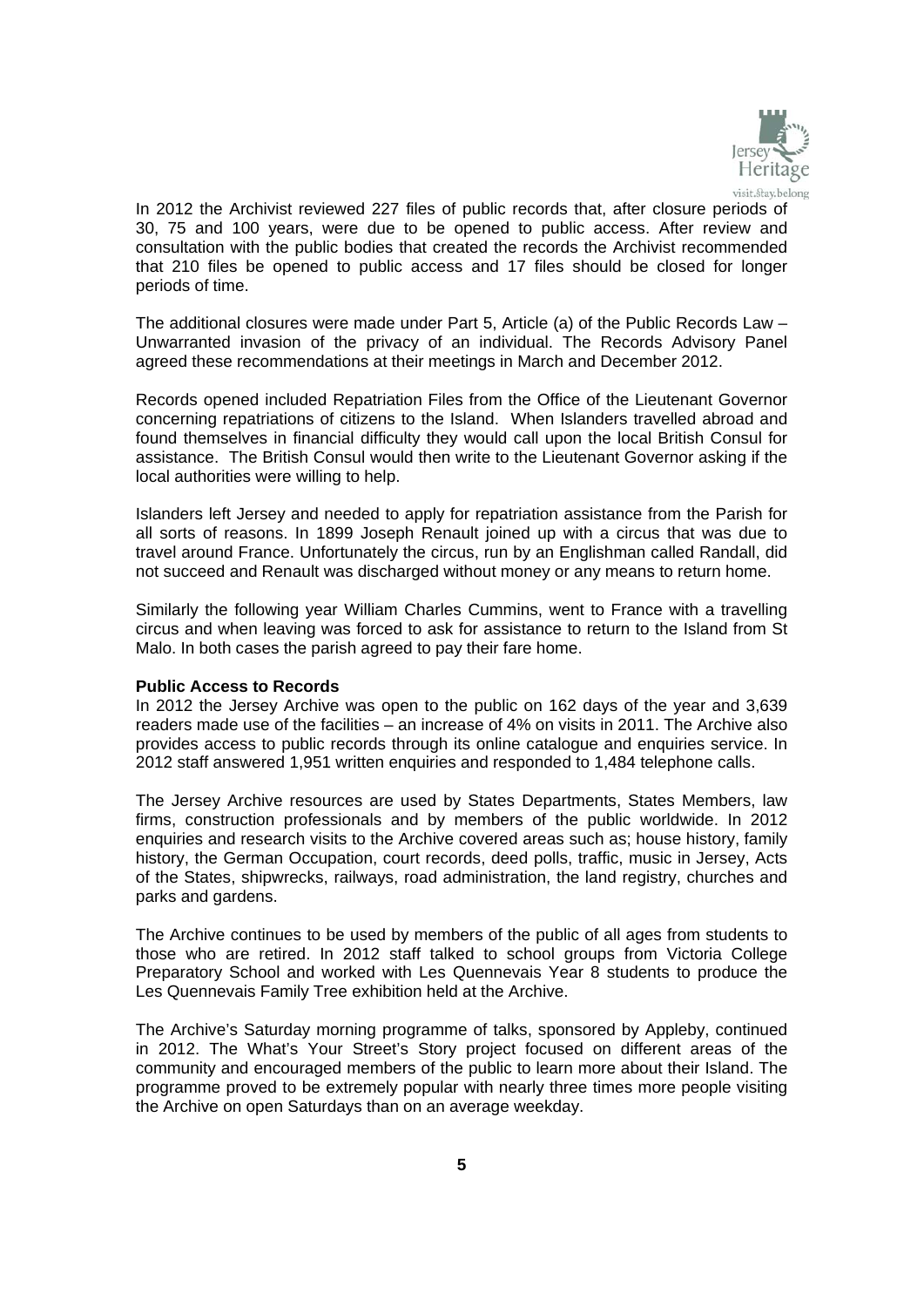

In 2012 Archive Staff told hundreds of Islanders the stories of Rozel Bay, Six Rues, St Lawrence, Five Oaks, St Peter's Village, FB Fields, Springfield, Gorey Common, St Brelade's Bay and Bath Street.



#### *Bath Street, Jersey*

The need for increased public access to the records at the Jersey Archive has been highlighted in previous annual reports to the States. The findings of the National Archive assessment of 2008 and the Public Services Quality Forum (PSQG) questionnaire to Archive readers in October 2012 have both shown that the Archive needs to improve in this area to meet national standards and public expectation.

The PSQG questionnaire, which was carried out in October 2012, asked users of the archive a number of questions about the archive service currently provided and areas for improvement. 64% of readers felt that opening hours at the Archive should be improved with 30% of readers indicating that current opening hours were poor.

In contrast to the negative comments made around opening hours 98% of readers placed the Jersey Archive in the very good or good categories for overall service. 100% of readers felt that staff were helpful and friendly.

*'This archive provides an excellent service with excellent staff. However accessibility during the week is severely limited and this needs to be addressed.'* 

*PSQG Response, October 2012*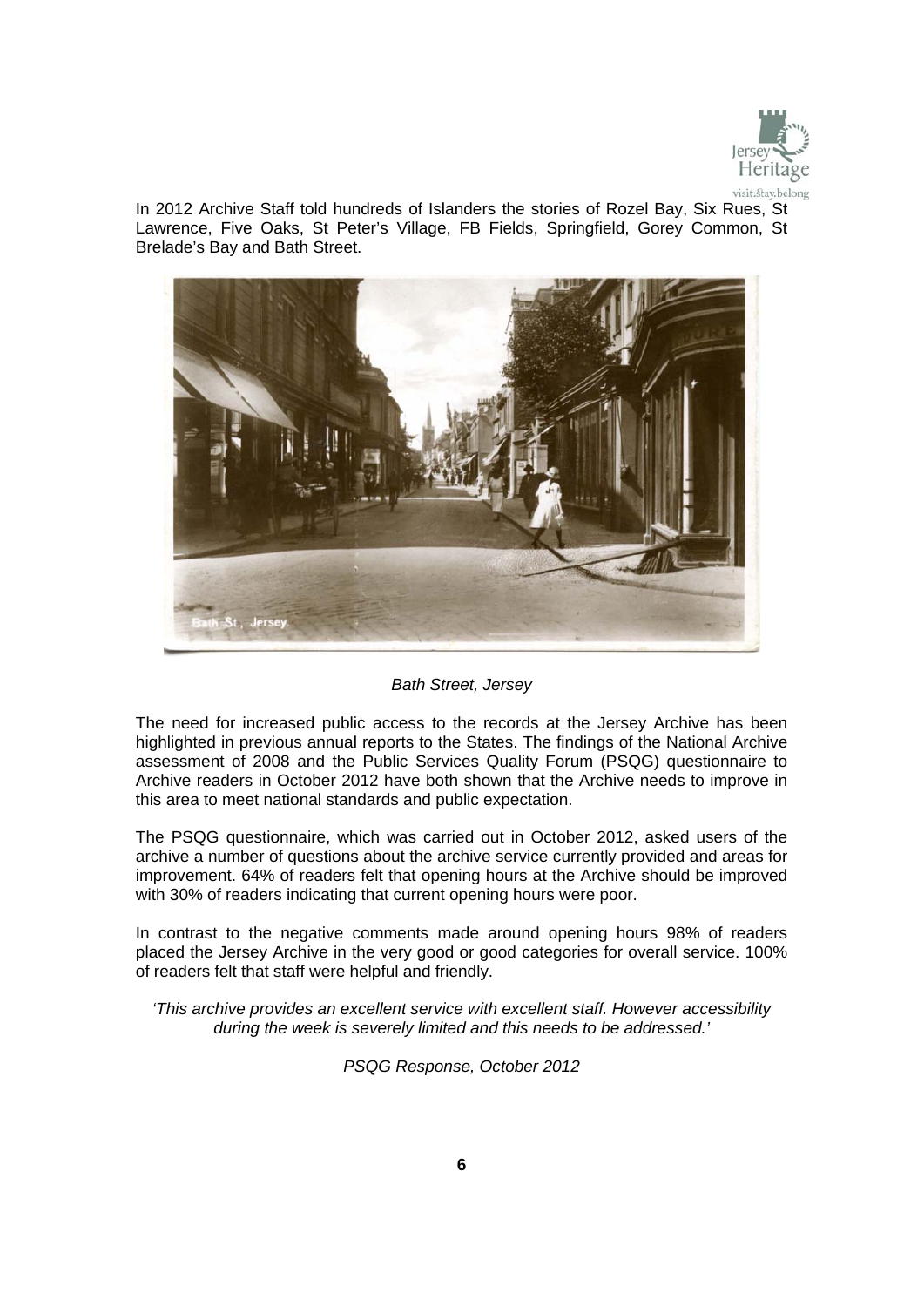

Access and outreach services are the area in which the Archive scores the lowest in The National Archive self-assessment process with a score of 58.5% in 2010 (the selfassessment did not take place in 2012). This is an area for concern that might prevent the Archive receiving accredited status under the new National Archive scheme.

#### **Volunteers**

The National Archives publication, Archives for the  $21<sup>st</sup>$  Century, highlights the importance of archives as institutions that promote a sense of place, community and social inclusion. These values are particularly evident in the volunteer schemes in place at Jersey Archive.

Volunteers come to the Archive with a variety of backgrounds including students at local schools, retired individuals with specific skills that can benefit the archive, individuals interested in training as heritage professionals and those who see volunteering at the archive as an opportunity to combine a sociable activity with an area in which they have a specific interest.

In 2012 Jersey Archive also worked with two volunteers who came to the Archive via the Social Security Advance to Work Scheme.

Jersey Archive also has an important partnership with the Channel Islands Family History Society who provide volunteers to assist members of the public with their family history research on each day that the Archive is open.

In 2012 Jersey Archive benefitted from 2,697 volunteer hours – the equivalent of 72 weeks of full time work. During the course of the year 29 individuals volunteered at the Archive with a further 31 volunteers helping through the Channel Islands Family History Society.

#### **2013**

In 2013 the archive team will continue to preserve, catalogue and provide access to the records that we hold at Jersey Archive. Outreach projects, such as What's Your Street's Story, will continue through the year and we hope to encourage more and more individuals to become involved with their archive.

In 2013 we intend to upgrade our online offering with digital records being made available for the first time to members of the public around the world. This initiative will increase our global community of archive users and promote the work of the archive and the history of Jersey outside of the Island.

The Archivist will continue to work with public bodies to prepare for Freedom of Information legislation.

The National Archive is aiming to produce a new Accreditation Standard for Archives in 2013. As soon as this scheme is in place the Jersey Archive plans to apply with the intention of becoming a fully accredited archive.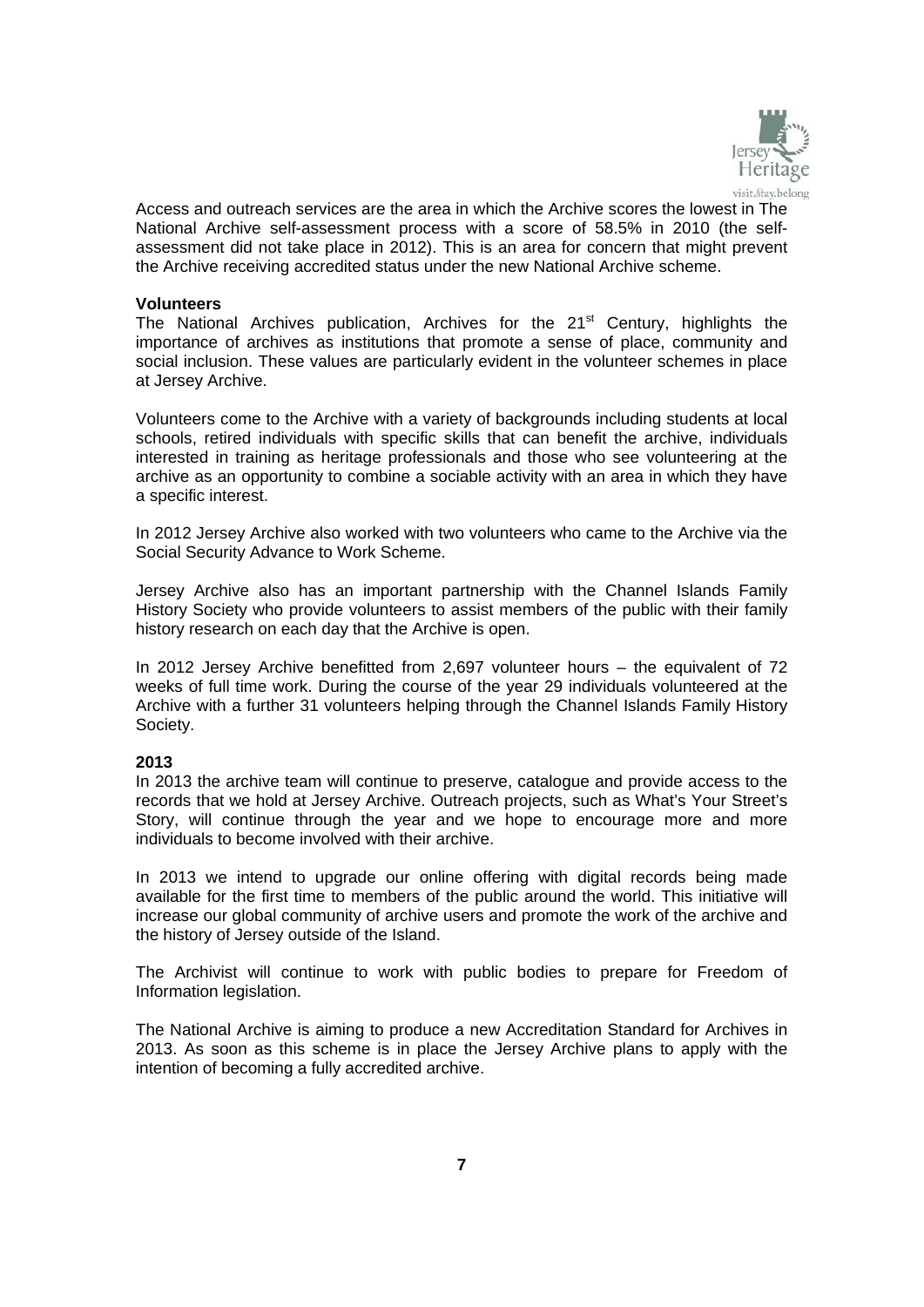

#### **Conclusion**

For the Jersey Archive to fulfil its role as the guardian of Jersey's unique written cultural heritage it is vital that the issues raised by Public Records Legislation, Freedom of Information Legislation, the National Archive Accreditation Scheme and the rise of digital archives are addressed.

Storage space at the archive has become an increasingly important issue. Freedom of Information will lead to additional transfers of public records and it is projected that the current archive repository will be full by the beginning of 2019. It is vital that we look to increase our storage capacity by building an additional strongroom block, which will allow us to store the public records of the Island in a secure, well managed and environmentally monitored facility.

The issues of additional funding for Jersey Archive have been highlighted and are well documented in the report produced by Dr Norman James' of The National Archive in 2008. Dr James' concludes that

'*The archives service in Jersey is professionally run in line with best practice from purpose-built accommodation…'* which should *'provide an excellent platform for the preservation of and access to Jersey's public records…'.* 

#### However he finds that

 *'The service does not however have the staff resources needed to carry out the tasks allotted to it especially under the Public Records (Jersey) Law of 2002. Access to holdings is much poorer in terms of opening hours than in the UK or indeed comparable operations in the Isle of Man. Cataloguing backlogs are also growing and despite high commitment and morale of the staff there is a real danger that they will feel increasingly frustrated as time goes on. On present trends the scope of their tasks is likely to grow to unmanageable proportions thereby undermining morale.'* 

Dr James recommended an additional 3.5 FTE posts at Jersey Archive to start to resolve issues around opening hours, cataloguing backlogs and records management. These additional posts would allow the Archive to start to prepare for Freedom of Information implementation and to fully meet our obligations under the Public Records Law. The proposition to the States on the Jersey Heritage Trust (P.75/2010) noted these unresolved issues.

Dr James' report is now 5 years old and whilst the fundamental issues that he raises in terms of staffing and the long-term sustainability of the service are unresolved it is important to highlight progress that has been made since 2008.

In 2007 the Jersey Archive first applied to The National Archive's self-assessment scheme and received an overall score of 66.5% and a rating as a two star service. By 2010 the service had improved to an overall score of 74.5% and was awarded the highest 4 star rating with the Archive building itself being scored in the top 10% of repositories in the country.

Linda Romeril, Archives and Collections Director Jersey Heritage May 2013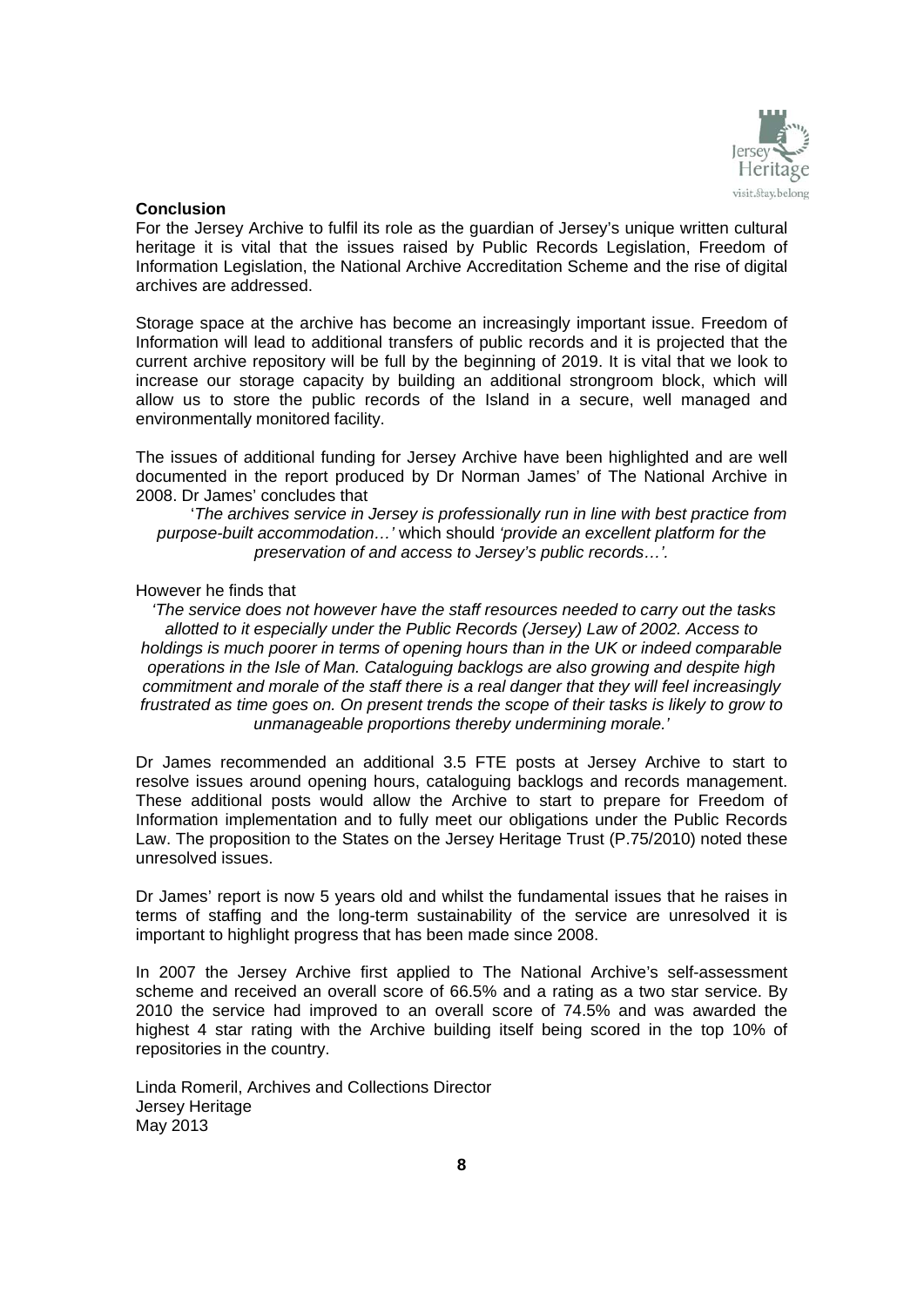

## **Appendix A**

## **List of Public Records transferred to Jersey Archive in 2012**

| <b>Public Institution</b> | <b>Accession</b><br><b>Number</b> | <b>Description</b>                                        |
|---------------------------|-----------------------------------|-----------------------------------------------------------|
|                           |                                   |                                                           |
| Jersey                    |                                   |                                                           |
| Employment<br>Tribunal    | JA/2006                           | Jersey Employment Tribunal Collection, includes;          |
|                           |                                   | transcripts of cases, c 2005-2006                         |
| <b>Education Sport</b>    |                                   | Education, Sport and Culture additional deposit of        |
| and Culture               |                                   | personnel and client files relating to the Historic Abuse |
| Department                | JA/2007                           | Inquiry, c 1950s-1980s                                    |
|                           |                                   | Samarès School deposit of Le Squez admission              |
| Samarès School            | JA/2008                           | register, c 1968-1983                                     |
|                           |                                   | Parish of Grouville additional deposit of the parish      |
| Parish of Grouville       | JA/2011                           | treasures survey, c 1980s                                 |
|                           |                                   | Jersey Tourism additional deposit, includes film          |
| <b>Jersey Tourism</b>     | JA/2018                           | promotional material relating to Jersey, c 2002-2006      |
|                           |                                   | States of Jersey Fire and Rescue Service additional       |
| <b>States of Jersey</b>   |                                   | deposit, includes; annual reports, history of the         |
| <b>Fire and Rescue</b>    |                                   | service, wage book, Western Fire Station log book and     |
| Service                   | JA/2020                           | standards of fire cover review, c 1903-1989               |
|                           |                                   | States Greffe additional deposit of States Committee      |
| <b>States Greffe</b>      | JA/2022                           | minutes and Scrutiny Reports, c 1895-2009                 |
| <b>Chief Minister's</b>   |                                   | Chief Minister's Department additional deposit of the     |
| Department                | JA/2023                           | Review of the Roles of the Crown Officers, c 2010         |
| Parish of St              |                                   |                                                           |
| Lawrence                  | JA/2025                           | Parish of St Lawrence rate list, c 2011                   |
| Department of the         |                                   | Department of the Environment additional deposit of a     |
| Environment               | JA/2028                           | file relating to cigarette advertising, c 1990            |
|                           |                                   |                                                           |
| Jersey Heritage           |                                   | Jersey Heritage additional deposit of images taken of     |
| <b>Trust</b>              | JA/2032                           | HM the Queen for the Equanimity Project, c 2003-2004      |
|                           |                                   | States Greffe additional deposit of tax agreements with   |
| <b>States Greffe</b>      | JA/2034                           | Poland, India and Japan, c 2011                           |
|                           |                                   | Jersey Heritage additional deposit of planning and        |
|                           |                                   | building permits for Elizabeth Castle Café and Kempt      |
| Jersey Heritage           | JA/2045                           | Tower, c 2011-2012                                        |
|                           |                                   | Jersey Heritage additional deposit of a sound             |
| Jersey Heritage           | JA/2047                           | recording, c 1985                                         |
| <b>Education Sport</b>    |                                   | <b>Education Sport and Culture Department additional</b>  |
| and Culture               |                                   | deposit of a file relating to the Charles William         |
| Department                | JA/2051                           | Cardigan Steven Deceased Will Trust, c 1983-1997          |
|                           |                                   | St Luke's School additional deposit, includes;            |
|                           |                                   | admission register and summaries of attendance, c         |
| St Luke's School          | JA/2052                           | 1926-1971                                                 |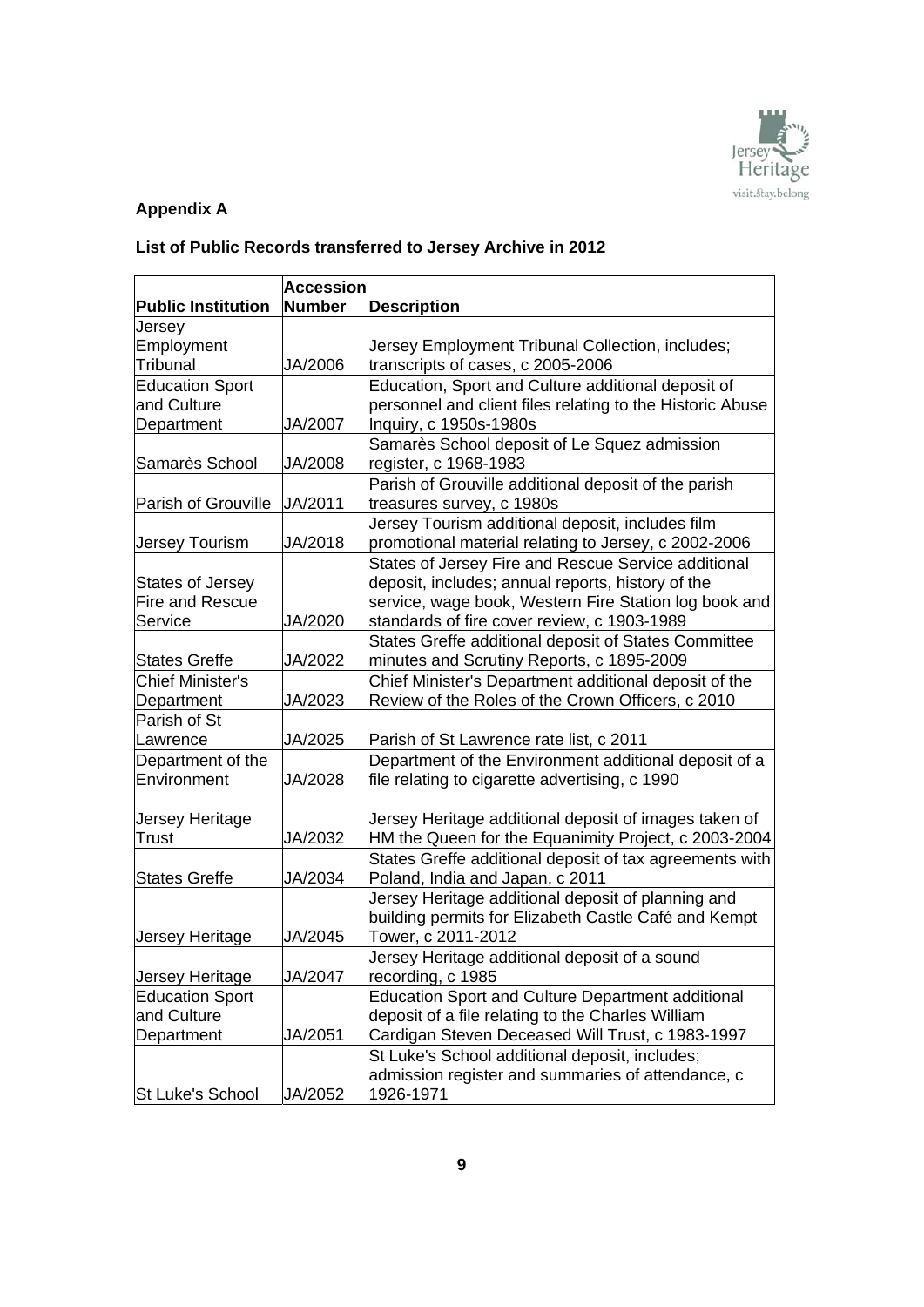

|                                       |         | States Greffe additional deposit of tax agreements with                                                       |
|---------------------------------------|---------|---------------------------------------------------------------------------------------------------------------|
| <b>States Greffe</b>                  | JA/2060 | Hong Kong, Italy and Qatar, c 2012                                                                            |
|                                       |         | Parish of St Lawrence additional deposit, includes;                                                           |
| Parish of St                          |         | electoral lists, honorary police minutes, photographs                                                         |
| Lawrence                              | JA/2061 | and plans, c 1866-2005                                                                                        |
| <b>Health and Social</b>              |         | Health and Social Services additional deposit,                                                                |
| <b>Services</b>                       |         | includes; reports relating to health and the General                                                          |
| Department                            | JA/2064 | Hospital, c 1946-1960                                                                                         |
| Department of the                     |         | Department of the Environment additional deposit of                                                           |
| Environment                           | JA/2067 | the Island Plan, c 2011                                                                                       |
|                                       |         | Parish of St Helier additional deposit of material                                                            |
| Parish of St Helier                   | JA/2070 | relating to the Millennium Town Park, c 1997-2000s                                                            |
|                                       |         | Statistics Unit deposit of a booklet called 'Jersey in                                                        |
| <b>Statistics Unit</b>                | JA/2074 | Figures 2011', c 2012                                                                                         |
| Jersey Financial                      |         |                                                                                                               |
| <b>Services</b>                       |         |                                                                                                               |
| Commission                            | JA/2075 | Jersey Financial Services Dissolved Company Files                                                             |
|                                       |         | Parish of St Helier additional deposit of material                                                            |
| Parish of St Helier                   | JA/2082 | relating to the Millennium Town Park, c 1990s-2000s                                                           |
| Customs and                           |         |                                                                                                               |
| Immigration                           |         | Customs and Immigration Service additional deposit of                                                         |
| Service                               | JA/2087 | passport case files, c 1950s-2000s                                                                            |
|                                       |         | States Greffe additional deposit of the minutes of the                                                        |
| <b>States Greffe</b>                  | JA/2089 | States of Jersey, c 2010                                                                                      |
|                                       |         | Shelton Bosley Research Collection additional deposit                                                         |
| <b>Bailiff's Chambers</b>             | JA/2092 | of material relating to PT 509, c 1944-2011                                                                   |
|                                       |         | Highlands College additional deposit, includes; papers                                                        |
|                                       |         | of the Governing Body, Standards Committee, Finance                                                           |
|                                       |         | and Audit, Curriculum Planning, reports, minutes and                                                          |
| <b>Highlands College</b>              | JA/2100 | correspondence, c 1996-2011                                                                                   |
| <b>Chief Minister's</b><br>Department | JA/2104 |                                                                                                               |
|                                       |         | States of Jersey Strategic Plan, 2012<br>Treasury and Resources additional deposit of States of               |
| Treasury and<br>Resources             | JA/2106 | Jersey Financial Report and Accounts, 2011                                                                    |
|                                       |         |                                                                                                               |
|                                       |         | File relating to the reception at Howard Davis Park for<br>the visit of Princess Elizabeth and the Duke of    |
| <b>States Greffe</b>                  | JA/2109 | Edinburgh, c 1949                                                                                             |
|                                       |         |                                                                                                               |
|                                       |         | Jersey Heritage additional deposit of images of oil<br>paintings from the Jersey Heritage collection taken by |
| Jersey Heritage                       | JA/2111 | the Public Catalogue Foundation, c 2012                                                                       |
|                                       |         | Jersey Heritage additional deposit of the registration of                                                     |
| Jersey Heritage                       | JA/2112 | the small ship Diana, c 2007                                                                                  |
|                                       |         | Jersey Heritage additional deposit of a dissertation                                                          |
| Jersey Heritage                       | JA/2113 | relating to heritage in Jersey, c 2009                                                                        |
|                                       |         |                                                                                                               |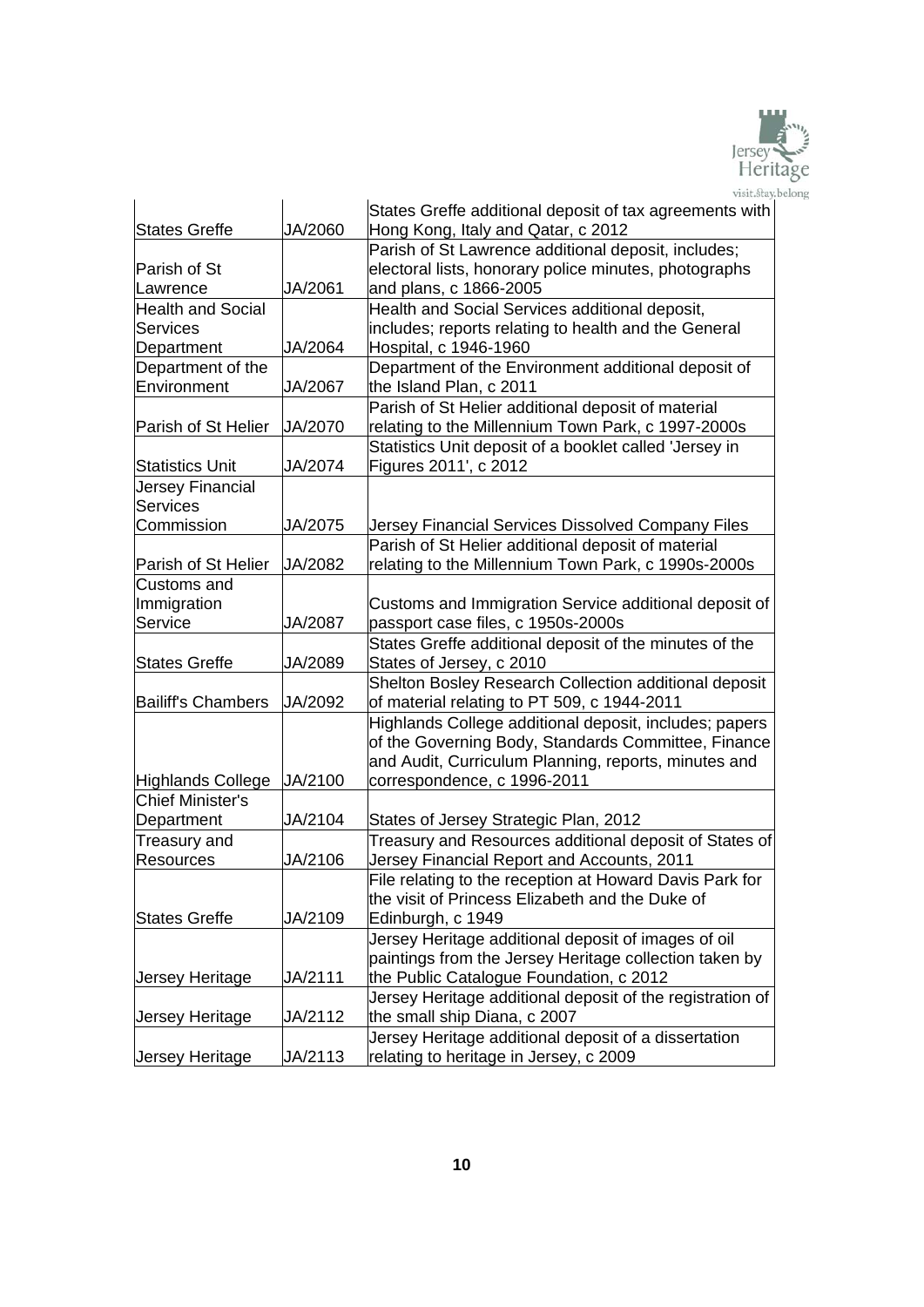

|                                      |         | visit.stay.                                                                                          |
|--------------------------------------|---------|------------------------------------------------------------------------------------------------------|
|                                      |         | States Greffe additional deposit of Committee Papers                                                 |
|                                      |         | of the Establishment, Environment and Public Services                                                |
| <b>States Greffe</b>                 | JA/2128 | and Harbours and Airport Committee, c 1980-2005                                                      |
| Law Officers'                        |         | Law Officers' Department additional deposit, includes                                                |
| Department                           | JA/2129 | correspondence and general filing, c 1950s-2000s                                                     |
| Parish of St Helier                  | JA/2130 | Parish of St Helier cemetery plans, c 1800-1900s                                                     |
| Economic                             |         | Economic Development Department deposit of                                                           |
| Development                          |         | business plans, correspondence, reports and filing, c                                                |
| Department                           | JA/2136 | 2000s                                                                                                |
| <b>Statistics Unit</b>               | JA/2144 | Report on the 2011 Jersey Census by the States of<br>Jersey Statistics Unit, 2012                    |
| Treasury and                         |         | Treasury and Resources Department 'Summary of the                                                    |
| <b>Resources</b>                     | JA/2146 | <b>Financial Report and Accounts 2011'</b>                                                           |
| Employment and                       |         |                                                                                                      |
| <b>Social Security</b>               |         | Employment and Social Security additional deposit,                                                   |
| Department                           | JA/2150 | includes; leaflets and publications, c 2012                                                          |
| Department of the                    |         | Department of the Environment documents published                                                    |
| Environment                          | JA/2152 | on the web, c 2012                                                                                   |
| Law Officers'                        |         | Law Officers' Department additional deposit, includes;                                               |
| Department                           | JA/2155 | correspondence and general filing, c 1950s-2000s                                                     |
| Treasury and                         |         | Treasury and Resources Department documents                                                          |
| <b>Resources</b>                     | JA/2158 | published on the web, c 2012                                                                         |
| Employment and                       |         |                                                                                                      |
| <b>Social Security</b><br>Department | JA/2159 | <b>Employment and social Security Department</b><br>documents published on the web and forms, c 2012 |
|                                      |         | Grainville School deposit of admission registers of                                                  |
|                                      |         | Brighton Road, St Helier Girls' and Grainville Schools,                                              |
| <b>Grainville School</b>             | JA/2168 | c 1948-1982                                                                                          |
| Parish of St                         |         |                                                                                                      |
| Lawrence                             | JA/2170 | Parish of St Lawrence rates list, 2012                                                               |
|                                      |         | Parish of St Helier additional deposit of material                                                   |
| Parish of St Helier                  | JA/2171 | relating to the Millennium Town Park, c 1990s-2000s                                                  |
| <b>Chief Minister's</b>              |         | Chief Minister's Department documents published on                                                   |
| Department                           | JA/2172 | the web, c 2012                                                                                      |
|                                      |         | Parish of St Helier additional deposit of material                                                   |
| Parish of St Helier                  | JA/2175 | relating to the Millennium Town Park, c 2012                                                         |
|                                      |         |                                                                                                      |
|                                      |         | Judicial Greffe Probate Division additional deposit of                                               |
| Judicial Greffe                      | JA/2177 | wills and testaments of movable property, c 1990-1999                                                |
| <b>Education Sport</b>               |         |                                                                                                      |
| and Culture                          |         | <b>Education Sport and Culture Department Senior</b>                                                 |
| Department                           | JA/2179 | Management Team minutes, c 2005-2009                                                                 |
|                                      |         | States Greffe additional deposit of a tax agreement                                                  |
|                                      |         | with Austria and sound recordings of sample States                                                   |
| <b>States Greffe</b>                 | JA/2182 | Assembly debates, c 1990-2012                                                                        |